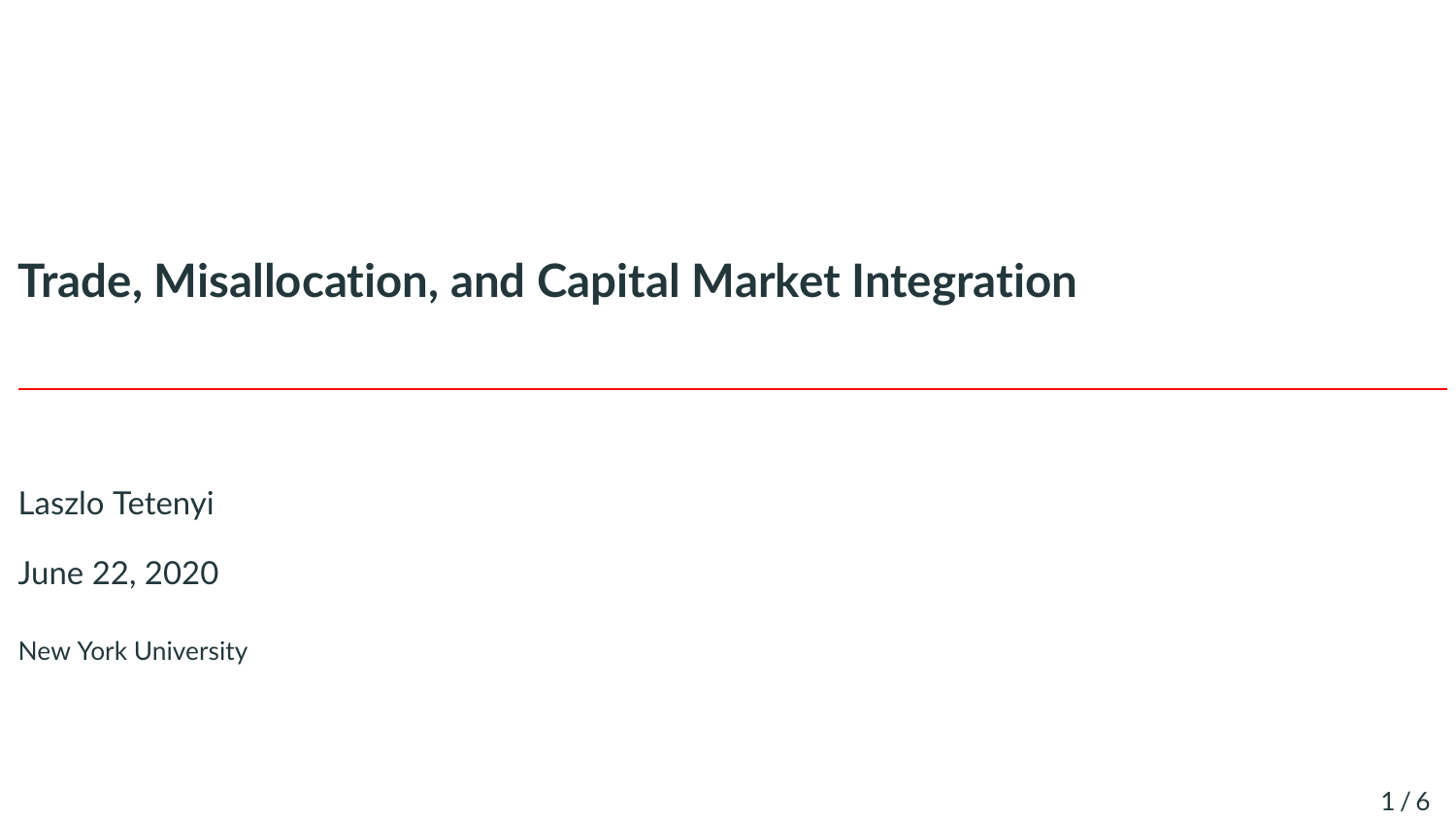# **How do capital and goods market integration interact?**

- Countries opened up to trade since 1970s
- Emerging economies opened up to trade in two ways:
	- Opening up to capital inflows in the 1990s
	- Keeping capital markets closed  $-$  recent times
- Integrating capital markets can lead to:
	- Higher growth and faster adjustment to the trade shock
	- ...at the expense of misallocation and indebtedness
- **I study an economy opening up to trade with open or closed capital markets**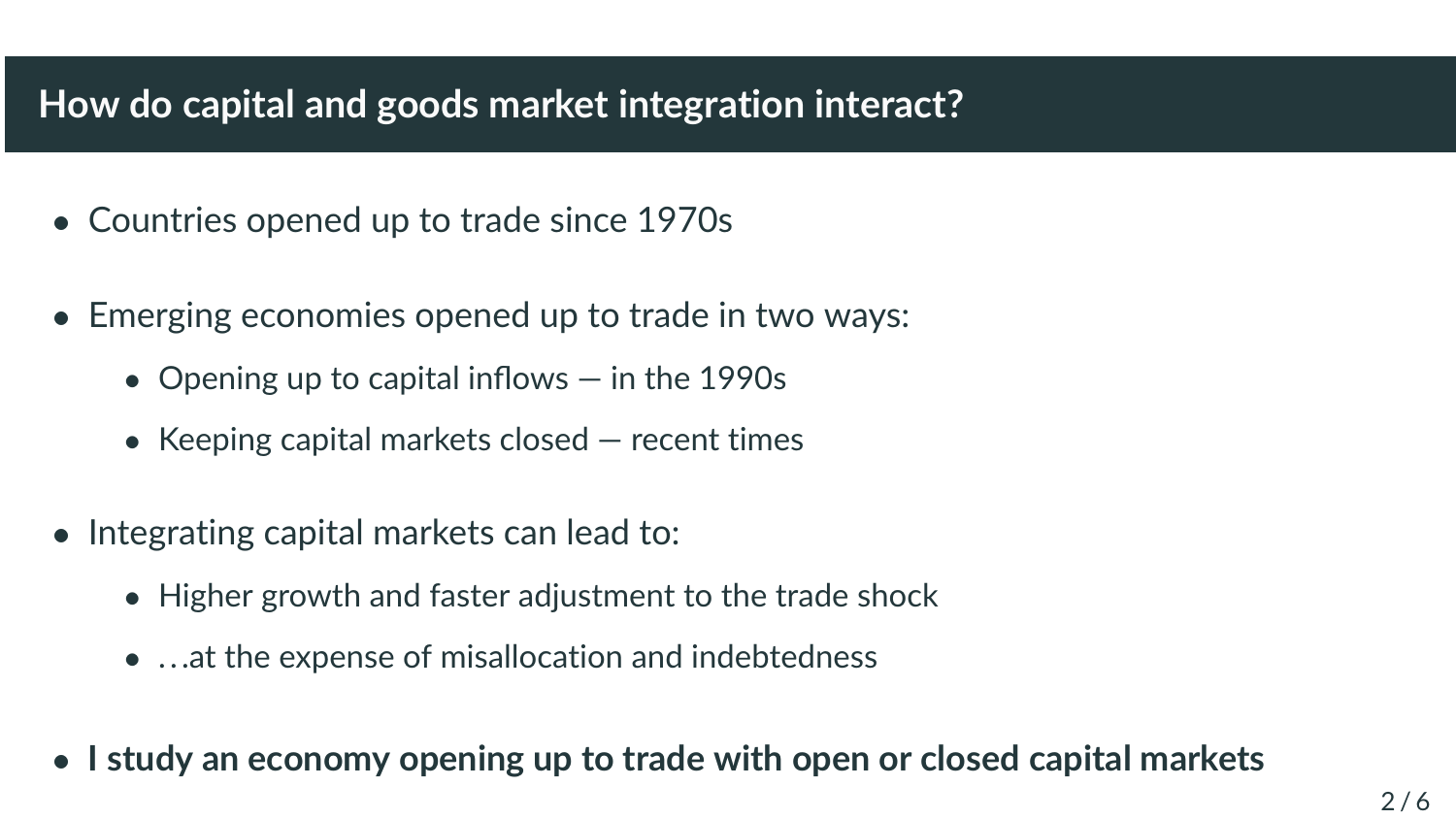## **My approach**

- I build a general equilibrium trade model of firm dynamics and financial frictions
	- Entrepreneurs with limited access to external finance operate firms
	- Firms need financing to expand larger firms are not necessarily more productive
	- Decreasing variable trade cost leads to higher profits for *all* exporters
- Show that capital market integration affects trade due to firm dynamics:
	- Reallocation of resources towards exporters is faster
	- Lower costs help exporters to expand, but also to survive longer
	- Higher survival probability increases the fraction of zombie firms in the economy
- **Financial frictions** *can* **affect the gains from trade**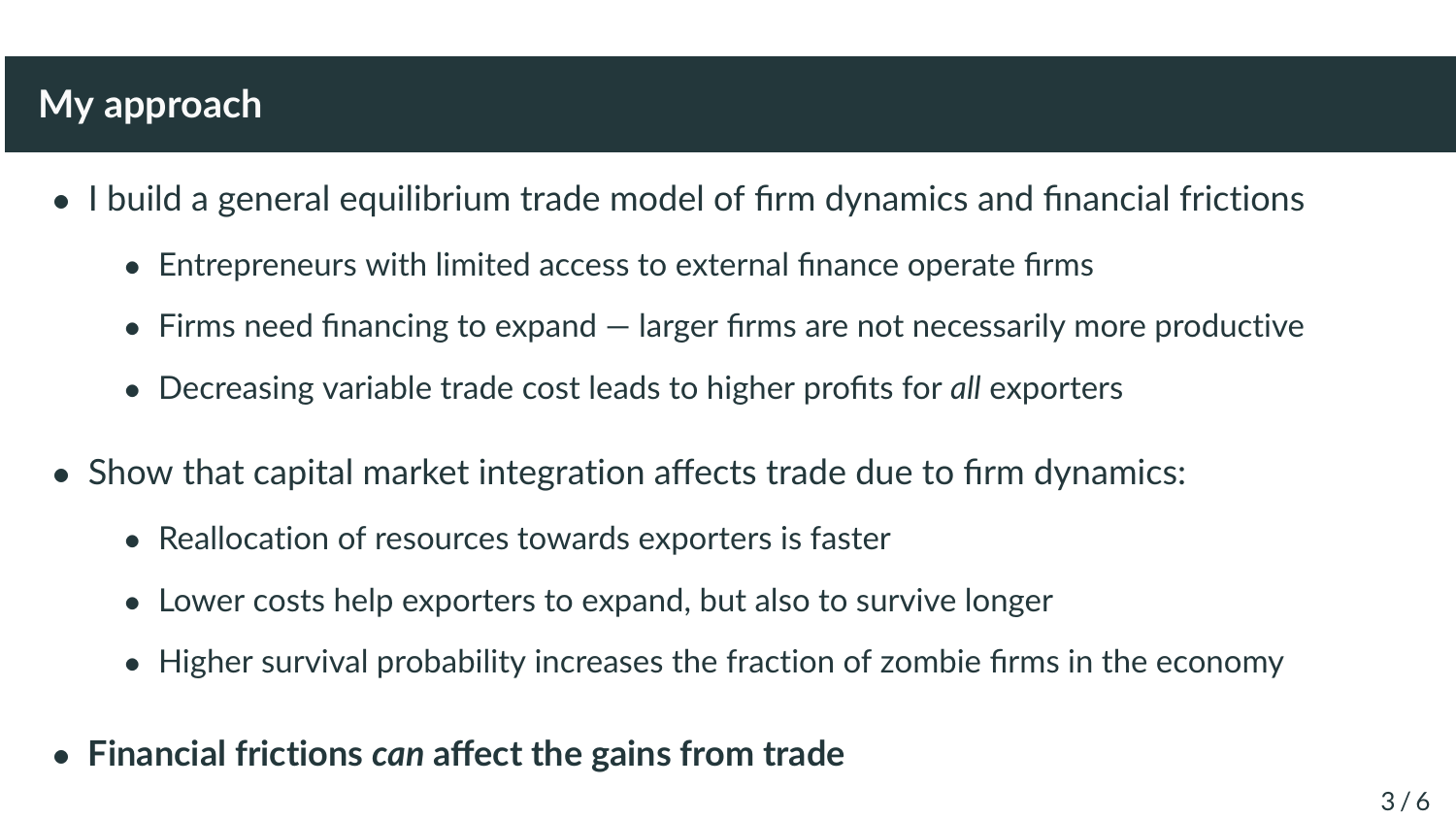# **Key findings**

- Calibrate to Eastern Europe opening up to trade  $-20\%$  import share change
- **Capital market integration magnifies both the gains and losses from trade:**
	- Higher output (up  $12\%$  from  $7\%$ ) and consumption (up  $13\%$  from  $8\%$ )
	- More misallocation, inequality and lower productivity
	- The middle class suffers workers with savings and domestic firm owners
	- Consumption equivalent welfare is higher
	- Along the transition path, gains are front-loaded, losses are back loaded
- Without trade liberalization, capital market integration is less useful
- More developed economies are *less* affected by both reforms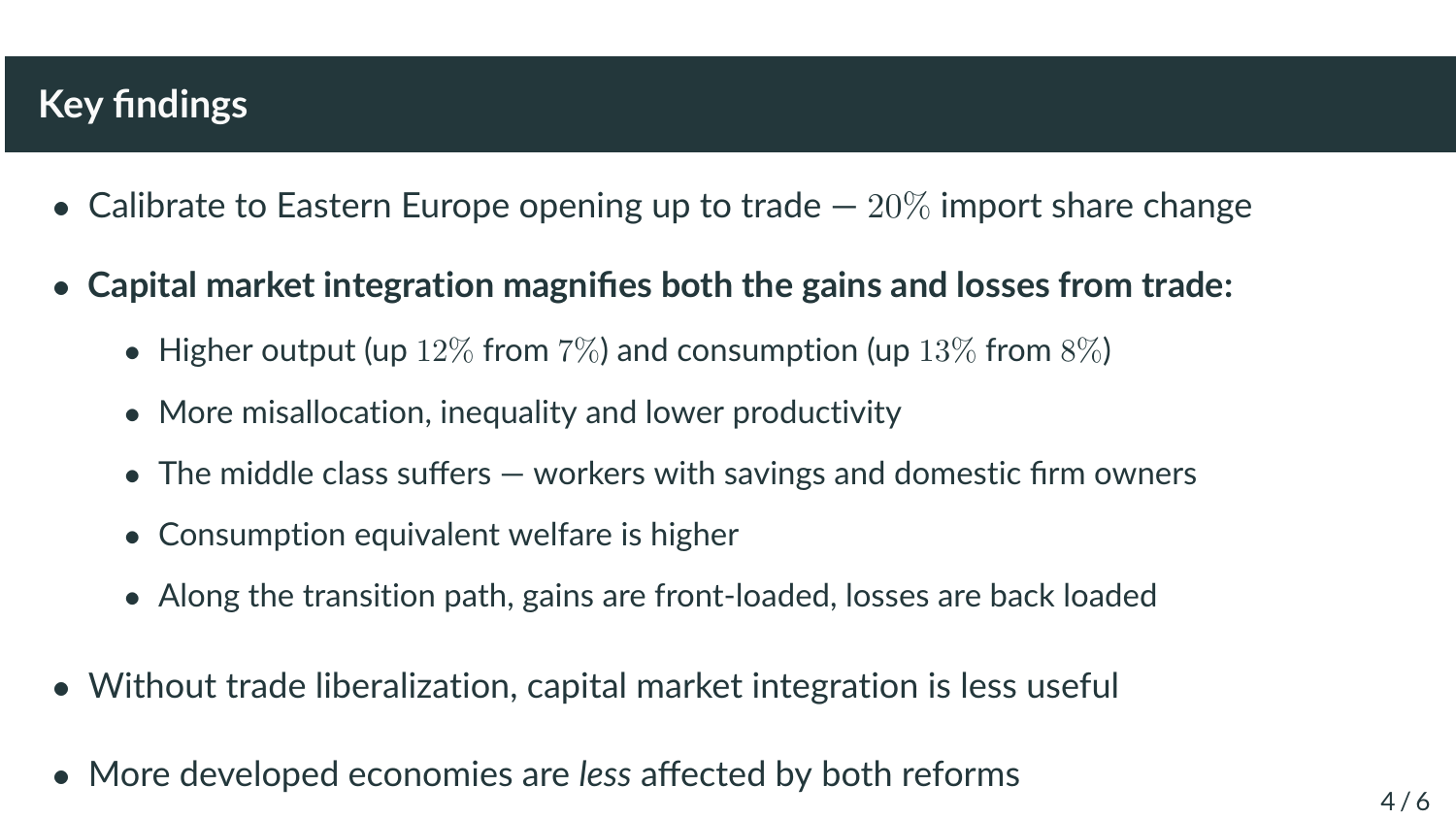#### **Export exposure and capital misallocation along the transition path**

- Panel of firms aggregated to industry-level in the EU after 1999
- Sectors with high export share and low development:
	- 1. Have higher misallocation of capital
	- 2. See increases in both the share of unproductive firms and their survival rate

### **Exporting dynamics in the model vs data:**

- Panel of Hungarian firms after 2005
- Export dynamics are affected by frictions:
	- 1. Export sales: external finance matters for the intensive and extensive margin
	- 2. Entry costs: Exporting decision is autocorrelated